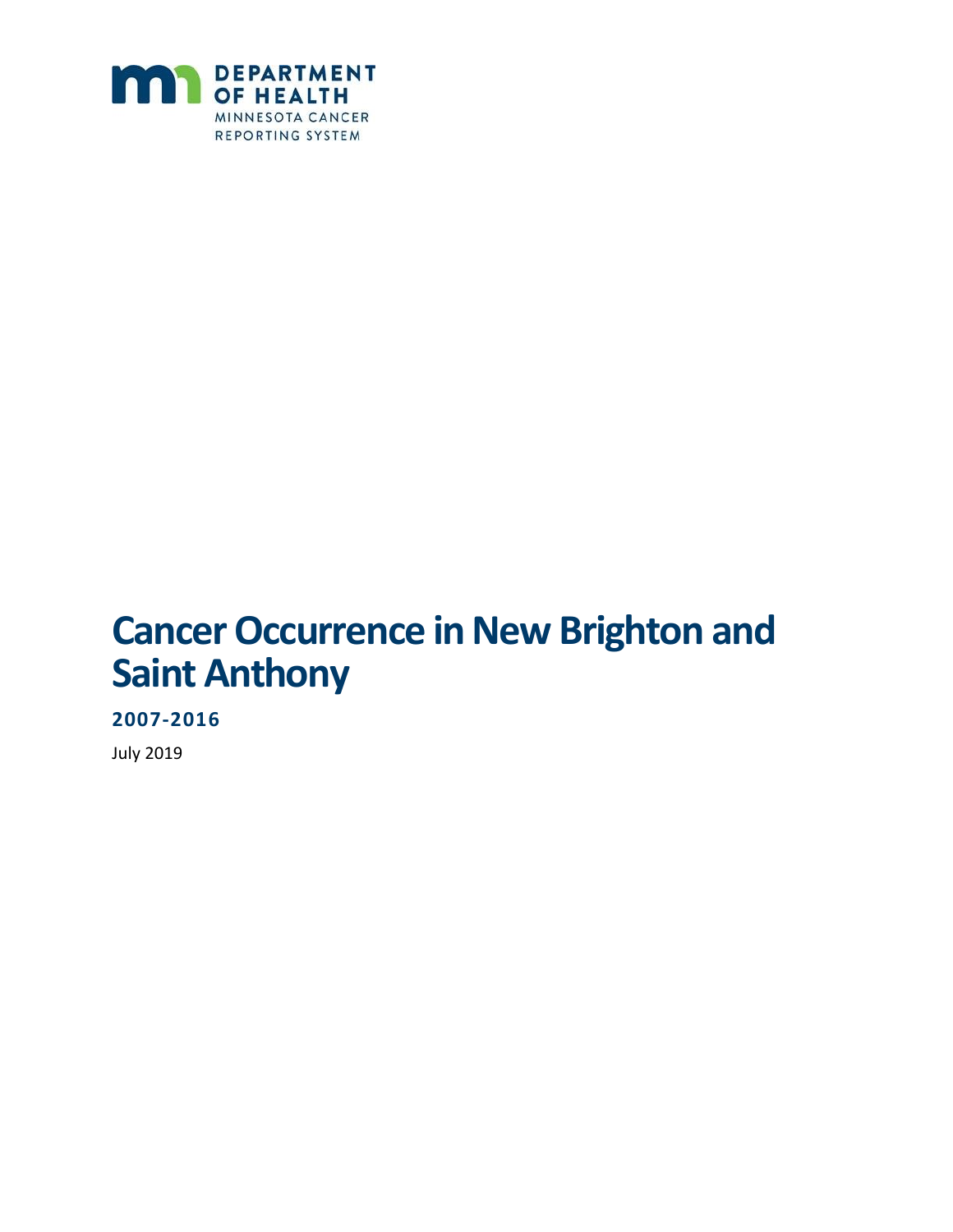#### **Cancer Occurrence in New Brighton, St. Anthony**

Minnesota Department of Health Minnesota Cancer Reporting System PO Box 64882 St. Paul, MN 55164-0882 651-201-5900 [health.mcrs@state.mn.us](mailto:health.mcrs@state.mn.us) [www.health.state.mn.us](http://www.health.state.mn.us/)

*To obtain this information in a different format, call: 651-201-5900. Printed on recycled paper.*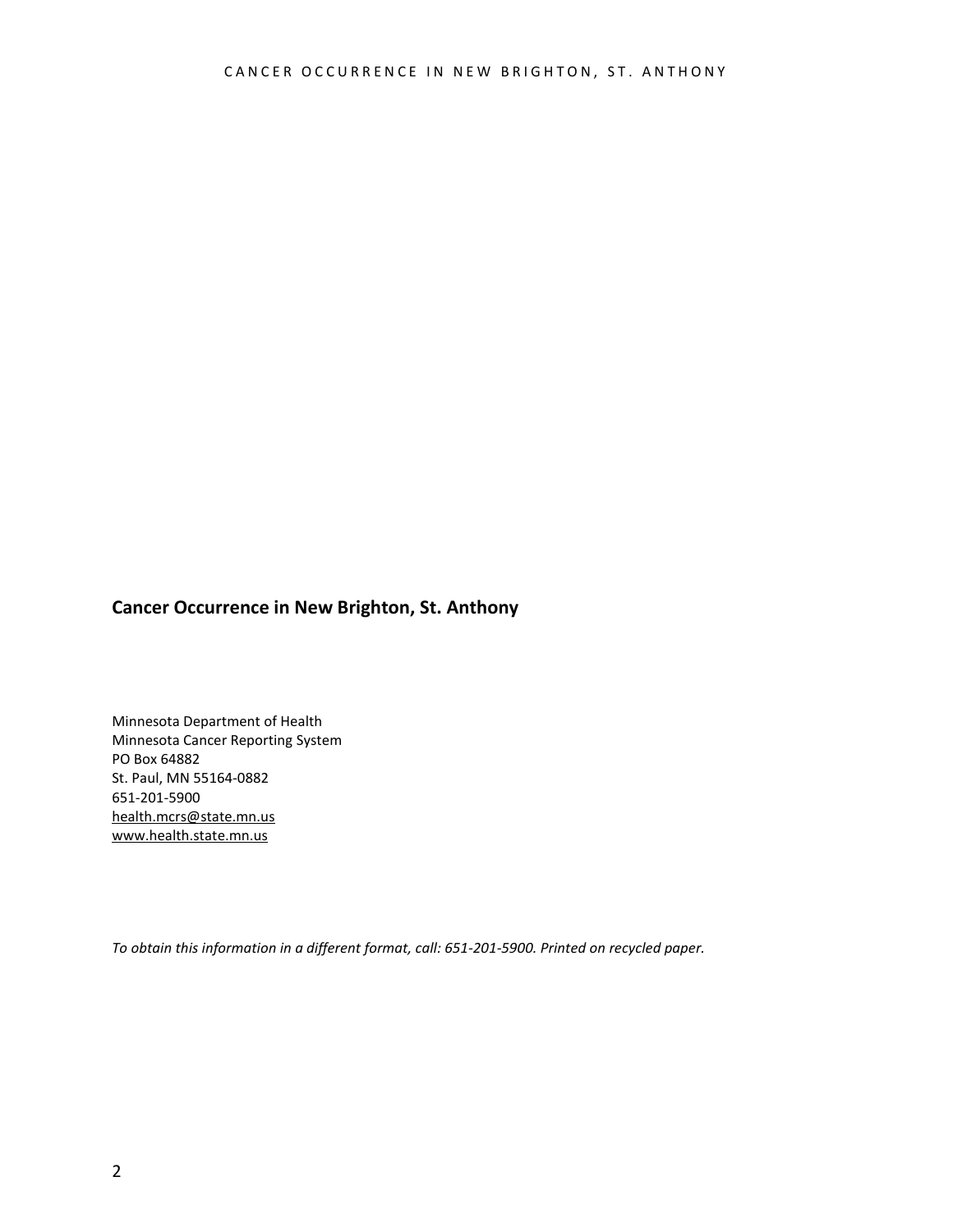## **Contents**

| Usefulness and Limitations of Community Cancer Rates in Addressing Environmental Cancer    |
|--------------------------------------------------------------------------------------------|
|                                                                                            |
|                                                                                            |
| Table 2. Observed and Expected Cancer Incidence Among Females 11                           |
|                                                                                            |
| Figure 3. Estimate of U.S. cancer mortality attributable to various known risk factors  14 |
|                                                                                            |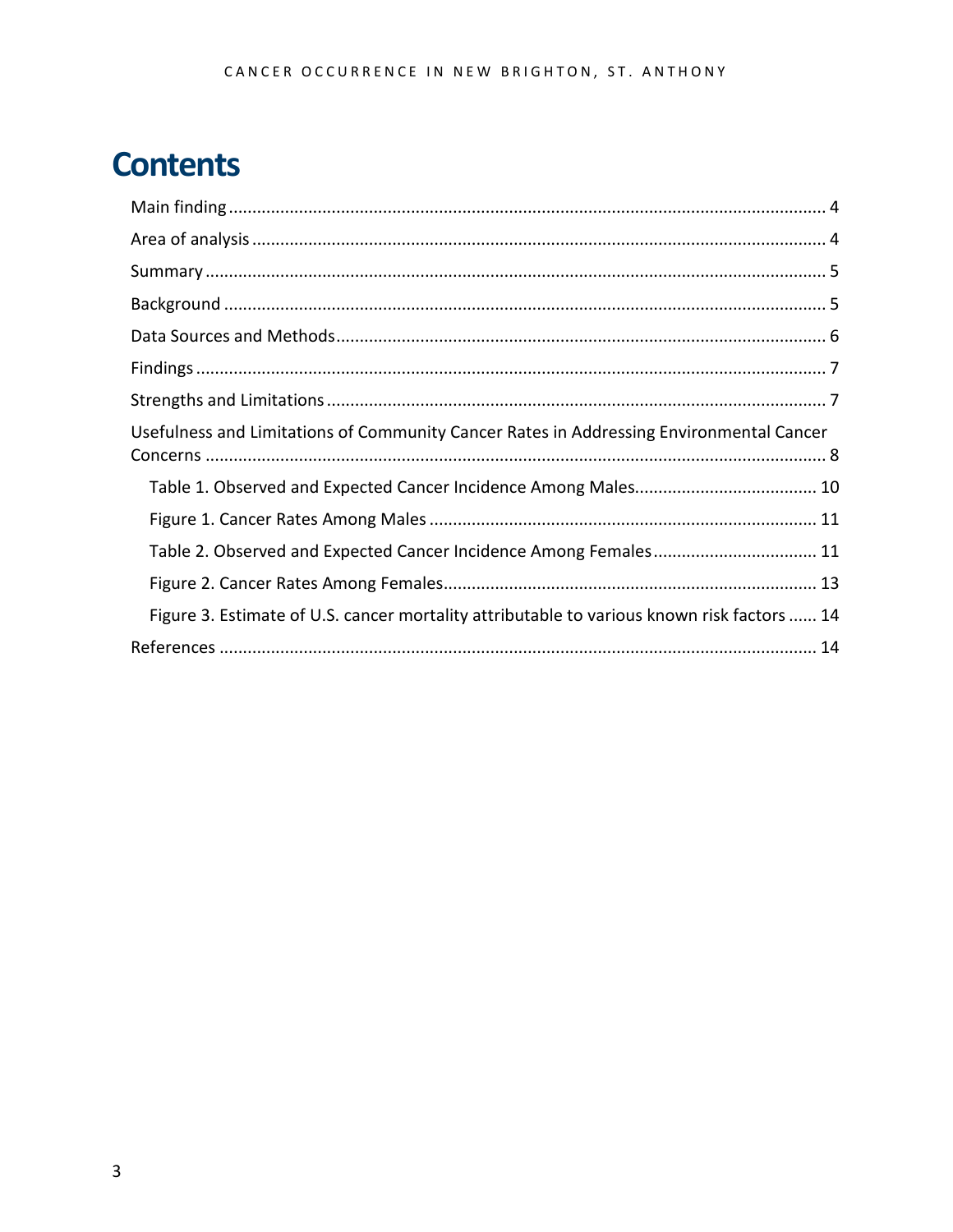### <span id="page-3-0"></span>**Main finding**

A detailed study including 10 years of cancer data establishes that the majority of cancer incidence rates in eight census tracts in the New Brighton and Saint Anthony are virtually identical to cancer rates in the Twin Cities metropolitan area. There were deficits in the number of all cancers combined and lung cancers observed in males.

### <span id="page-3-1"></span>**Area of analysis**

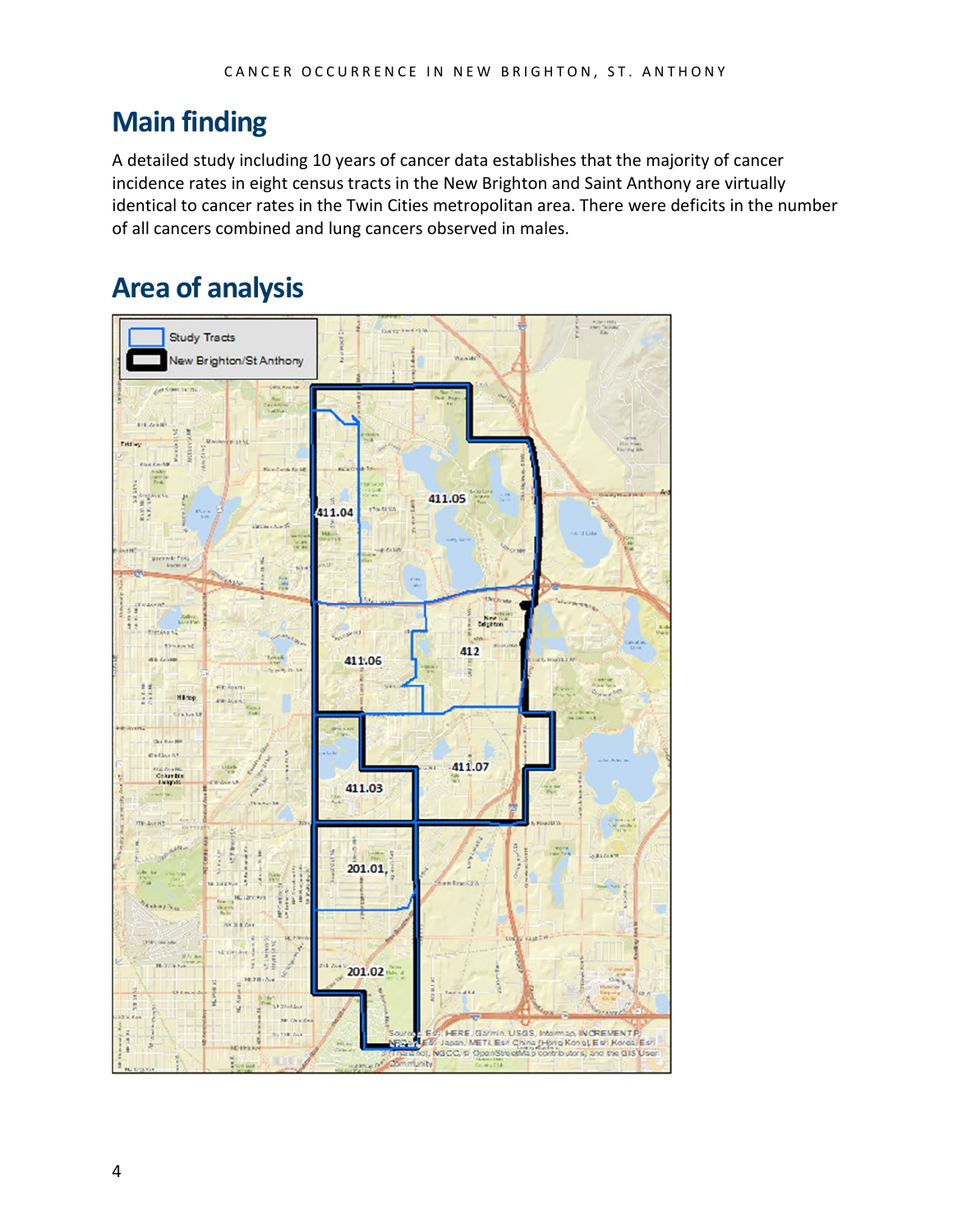#### <span id="page-4-0"></span>**Summary**

There have been cancer concerns among many New Brighton and St. Anthony residents related to a history of possible exposure to industrial pollutants from the Twin Cities Army Ammunition Plant [\(see map location above\)](#page-3-1). The purpose of this report is to provide a complete and accurate profile of cancer occurrence among residents living in the [eight census tracts](#page-3-1) defining the two cities. Data from the Minnesota Cancer Reporting System (MCRS) were used to compare cancer rates among individuals living in the census tracts of interest at the time of their diagnosis with cancer rates in the seven county Twin Cities metropolitan area during the most recent 10-year period for which complete data were available (2007-2016).

During the 10-years, there were 914 new cancers diagnosed in males and 1000 new cancers diagnosed in females. A majority of the cancer rates in the area of analysis were virtually identical to metro area rates. The number of total cancers observed in males was 9% lower than expected. Among the common cancer types, the number of lung cancer diagnoses in males was 27% lower than expected. The number of observed cancers among females did not differ from expected.

Due to their smaller numbers and greater variability (over time or from one location to another), the rates of specific types of cancer at a community (or even county) level are generally much less stable or informative and permit few conclusions. The number of residents in the study area currently living with any history of cancer likely exceeds 2000 individuals.

While environmental contaminants are the frequent focus of community cancer concerns, the primary determinants of cancer risk include smoking, obesity, diet, lack of exercise, UV radiation, alcohol, viruses, genetics, reproductive history, medications, and occupation.

### <span id="page-4-1"></span>**Background**

Residents of New Brighton and St. Anthony have expressed concerns about groundwater contamination from the Twin Cities Army Ammunition Plant that has impacted the drinking water systems of the two communities. Historically, in both communities, the water supplies are served by groundwater wells and have been impacted by trichloroethylene (TCE) released at low levels from the plant. In 1990, New Brighton, with funding from the U.S. Army, constructed a water treatment plan to remove the TCE from the water supply. Levels in St. Anthony were not high enough to require treatment. In 2015, another chemical related to the Twin Cities Army Ammunition Plant, 1,4-dioxane, was found in the water supplies serving both cities. Both TCE and 1,4-dioxane are considered carcinogenic (cancer-causing) to humans. TCE has been associated with kidney and liver cancers in humans, as well as non-Hodgkin's lymphoma. 1,4-dioxane has been associated with liver and other cancers. Both cities took action to reduce the levels of 1,4-dioxane in their water supplies after it was discovered and have since installed treatment to remove it from the groundwater.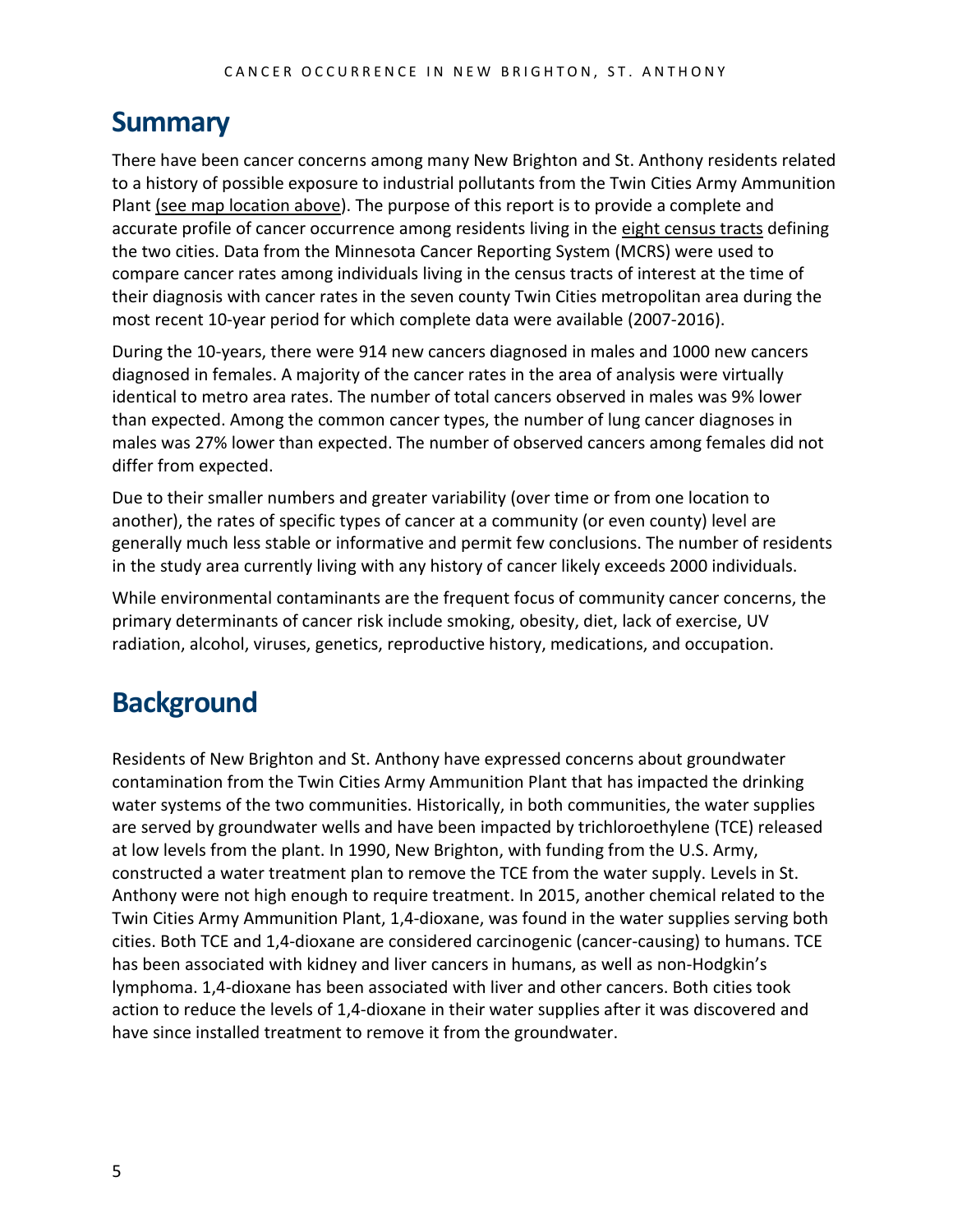#### <span id="page-5-0"></span>**Data Sources and Methods**

The MCRS is Minnesota's statewide cancer registry (database) and has operated since 1988. It collects diagnostic and related data on all cancer diagnoses among Minnesota residents. The data come from hospitals, clinics, and pathology laboratories and are carefully reviewed for completeness and accuracy. Independent audits estimate completeness of the MCRS at over 99%.

Cancer cases for the eight census tracts in New Brighton and St. Anthony were identified from the MCRS for the most recent 10-year period for which complete data were available: 2007- 2016. Eight census tracts (041104, 041105, 041106, 041107, 041200, 041103, 020101, 020102) were used to identify residents who received a new diagnosis of cancer in that period and resided in the area of analysis.

When examining cancer rates in a community or county with a relatively small population, the preferred approach is to compare the actual "observed" number of newly-occurring cancers to the estimated "expected" number (calculated with the assumption that the community had the same cancer rates as some larger comparison population). For this analysis, cancer rates for the seven-county Twin Cities metropolitan area during 2007-2016 were used for comparison to the census tracts. The "expected" number of cancers was estimated by applying metro area cancer rates (by age and gender) to the population of the five census tracts from the 2010 census. Eighteen age categories were used to estimate expected cancer cases separately for males and females. Only the age and gender distributions of the population are taken into account when determining "expected" cancers since these important risk factors alone are known. However, other significant determinants of cancer risk such as smoking history, medical history, family history, obesity, diet, occupation, reproductive history, infectious agents (e.g. human papilloma virus, hepatitis viruses), or other established risk factors are unknown and cannot be taken into account.

For ease of comparison, the observed number of cancers divided by the expected number gives an observed-to-expected ratio (also called the Standardized Incidence Ratio). If the two numbers were identical (which only rarely happens), this ratio would be 1.00. If there were twice as many cancers as expected, the ratio would be 2.00; if there were half as many cancers as expected, the ratio would be 0.50. For each such ratio, a 95% confidence interval was calculated and is also shown in this report. The confidence intervals represent a range in which the ratio is expected to be 95% of the time; this means there is a 5% chance that the ratio could be outside the range. The confidence intervals give an additional measure of the variability and uncertainty that is encountered when examining cancer rates in a community and comparing them to expected rates.

If a confidence interval does not include a value of 1.00, the ratio is considered "statistically significant" – meaning that the difference is less likely to be due to random chance. However, there is still some further uncertainty that is not reflected in the confidence intervals which do not take into account random differences which can be expected whenever multiple comparisons are made (e.g., comparing a large number of different types of cancer) or the effects of errors in estimating the population of the community.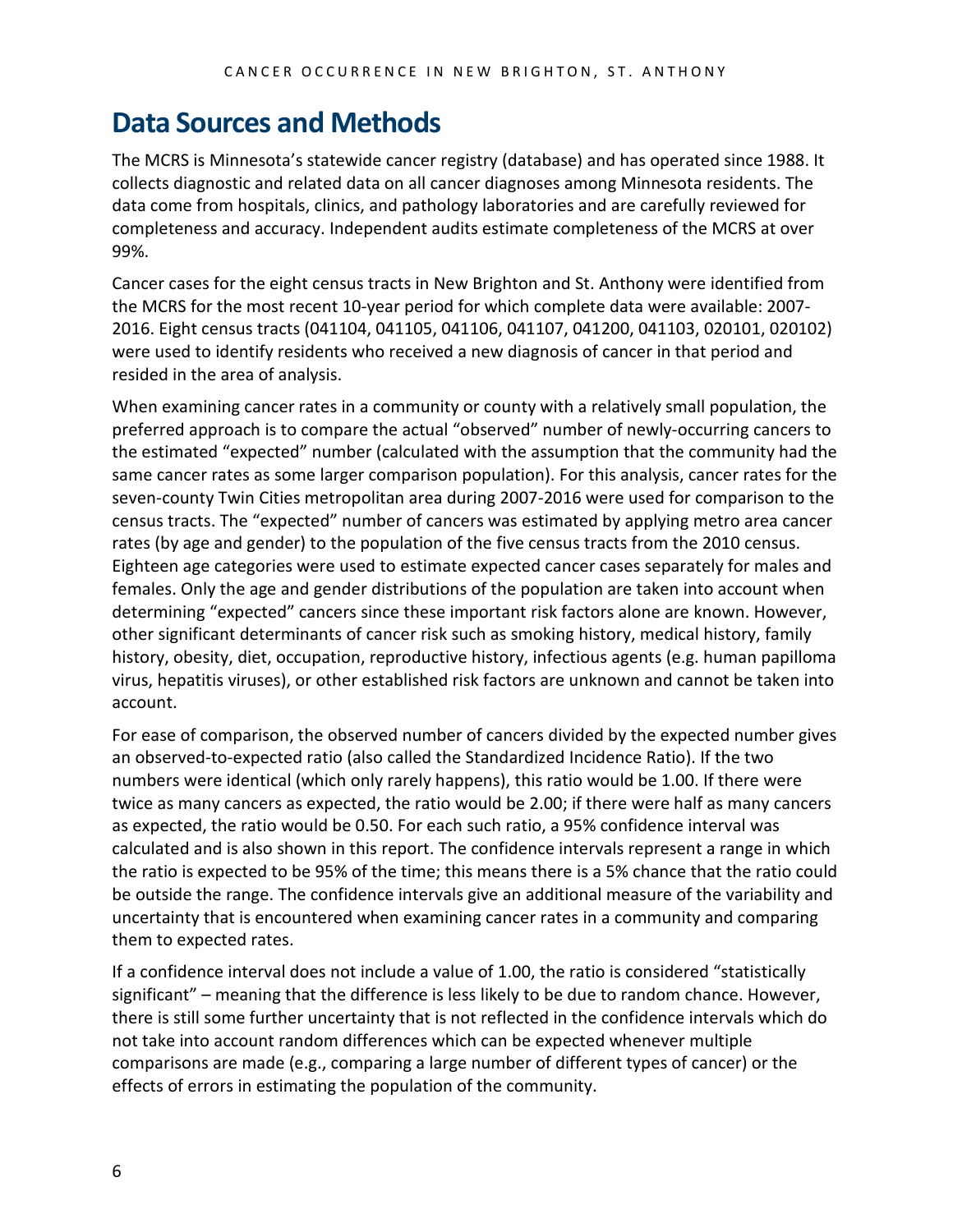This report provides information about total cancers for males and for females, as well as 20 specific types of cancers among males and 22 types of cancers among females (representing about 93% of the total cancer incidence for each gender).

### <span id="page-6-0"></span>**Findings**

Cancer incidence describes the rates and number of newly-diagnosed cancers over a specified time period[. Table 1](#page-9-0) shows the observed and expected numbers of cases for all cancers combined and for the most frequent types of cancer among males in the eight [census tracts](#page-3-1) in the area of analysis. The observed-to-expected ratios and statistical 95% confidence intervals are also shown. [Table 2](#page-11-0) provides the same information for females. The same ratios and confidence intervals are also shown graphically in [Figure 1](#page-10-0) and [Figure 2](#page-12-0) for males and females, respectively.

Over the 10-year period, the number of all new cancers combined diagnosed in males living in New Brighton and St. Anthony was 9% lower than expected compared to the seven-county metropolitan area. There were 914 new cancer diagnoses in males compared with 1008 expected (ratio 0.91). There was also a deficit of new lung cancer diagnosed in males. The number of new lung cancers diagnosed was 87 compared with 120 expected (ratio 0.73). For female residents of the area, there were no significant differences between the observed and expected numbers of cancers based on metro area rates. There were 1000 new cancers diagnosed in females living in the area compared with 1051 expected based on metro area rates (ratio 0.95).

Except for the lower than expected rates for all cancers and lung cancers newly diagnosed among males, this analysis shows that the cancer rates overall and for individual cancers for both males and females in the eight census tracts in the area of analysis were virtually identical to the metro area rates.

### <span id="page-6-1"></span>**Strengths and Limitations**

The major strength of this analysis is the use of data from the MCRS to examine and compare cancer incidence rates. All newly diagnosed cancers among Minnesota residents are reported to the MCRS. MCRS data have been shown to meet the highest standards of data completeness and accuracy. Examining rates of newly diagnosed cancers provides the most detailed and complete profile of cancer occurrence among Minnesota residents statewide.

Detailed population data (18 age categories for each gender) for the requested census tracts were required to determine the expected number of new cancers. Data from 2010 United States Census were used to provide an approximate population distribution for the 10-year time period. There are fluctuations in populations over time but the US census is the most accurate account of the population. MCRS data are available at the census tract level which correspond exactly with the population data.

While this study provides a relatively clear picture of overall cancer incidence among these residents living in the area of analysis, the picture is much less stable and informative for many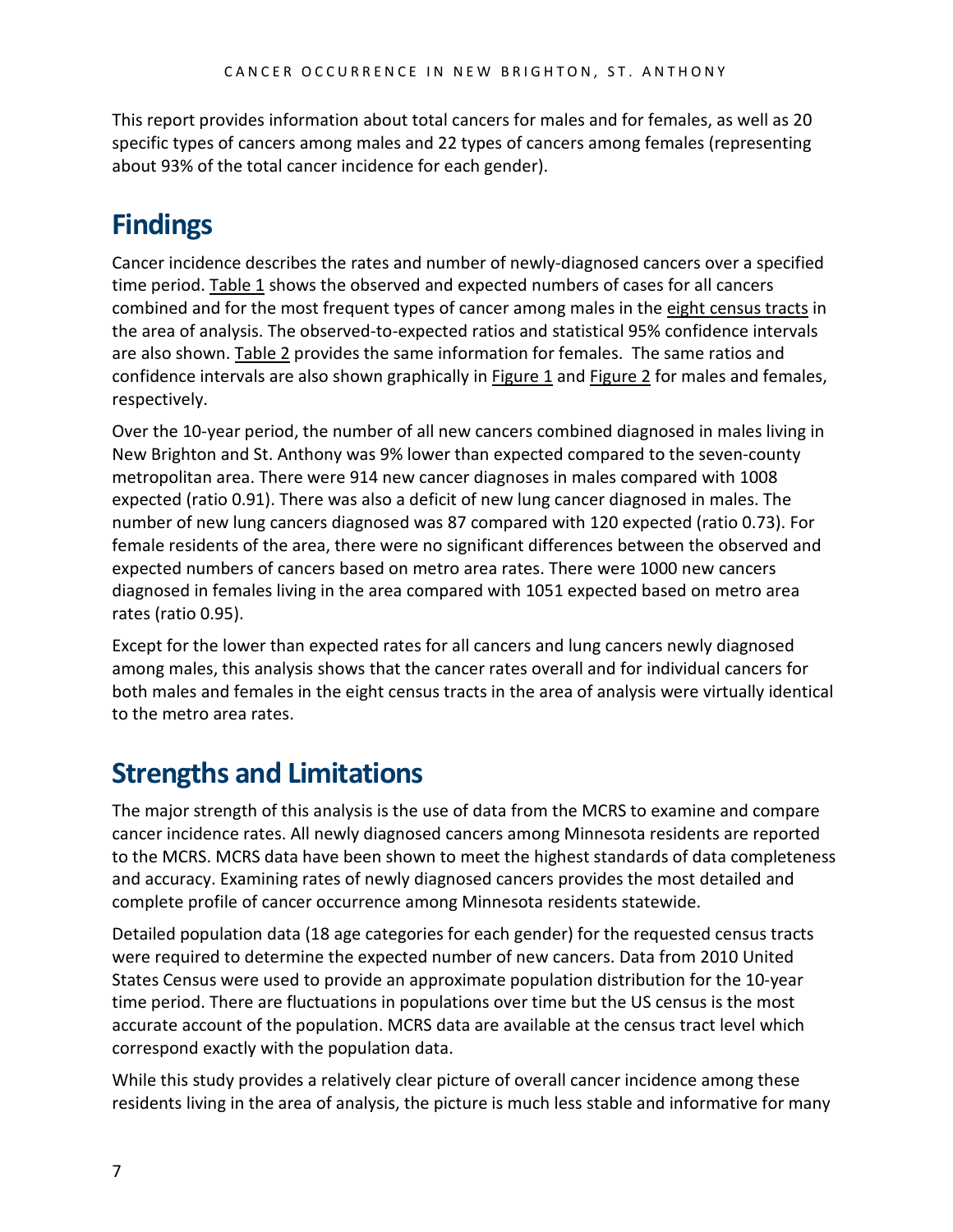specific types of cancer due to the small numbers of cases at a community level. This problem was partially overcome by aggregating cancer data over a 10-year period.

Finally, these cancer data represent the occurrence of cancer among people who lived in the community at the time of diagnosis (cancer incidence) during the period 2007-2016. However, the time period for the development of cancer (latency period) is typically several decades. Many cancers diagnosed today are possibly due to exposures and lifestyle experiences that began or occurred many years ago. As in any community, there will be migration from one neighborhood to another as well as migration into and out of these communities over time.

#### <span id="page-7-0"></span>**Usefulness and Limitations of Community Cancer Rates in Addressing Environmental Cancer Concerns**

The MCRS is a vital tool for examining cancer rates and trends in Minnesota and MCRS data are extremely useful in facilitating epidemiologic studies of specific cancers, quality of care studies, evaluating screening and prevention programs, and many other purposes. While community cancer rates have a high degree of statistical uncertainty and must be interpreted cautiously, such data are also very useful in addressing public concerns over cancer rates in a county or a community by providing a more complete and accurate profile of cancer occurrence. However, for many reasons, analyses of community cancer rates are rarely useful in documenting potential cancer risks from low levels of environmental pollutants.

- Cancer is not a single disease but a group of more than 100 different diseases. Cancers differ in their rates of occurrence, risk factors, treatment, and survivorship. Unfortunately, cancer is not a rare disease, especially when considered in terms of lifetime risk. Not including the most common forms of skin cancer, the average lifetime risk of developing some type of cancer (in situ or malignant) is approximately 44% among males and 41% among females (National Cancer Institute: The Cancer Query System $4$ ). On average then, almost one in two people will have a diagnosis of cancer during their lifetimes. For any individual, of course, the lifetime risk will be dependent on many personal factors such as smoking history, obesity, alcohol use, family history, and other risk factors.
- **The time period for the development of cancer (latency period) is typically several decades,** such that many cancers diagnosed today are due to exposures and lifestyle experiences that began or occurred many years ago. Unfortunately, it is often not possible to know when and to what extent newly identified contaminants would have created the potential for exposure in a community. Furthermore, due to the high mobility of our population, many residents in a community may not reside there for more than five years prior to their diagnosis of cancer. Thus, community cancer rates are frequently comprised of individuals who differ in their residential histories in the community, their personal risk factors for cancer, as well as in their potential exposures to environmental contaminants.
- While we have no control over risk factors such as age, race, family history, and genetics, much of our cancer risk is strongly influenced by lifestyle factors that we can control. Such lifestyle risk factors include cigarette smoking, obesity, alcohol consumption, ionizing and solar radiation, certain infectious agents (e.g., hepatitis viruses), occupation, and physical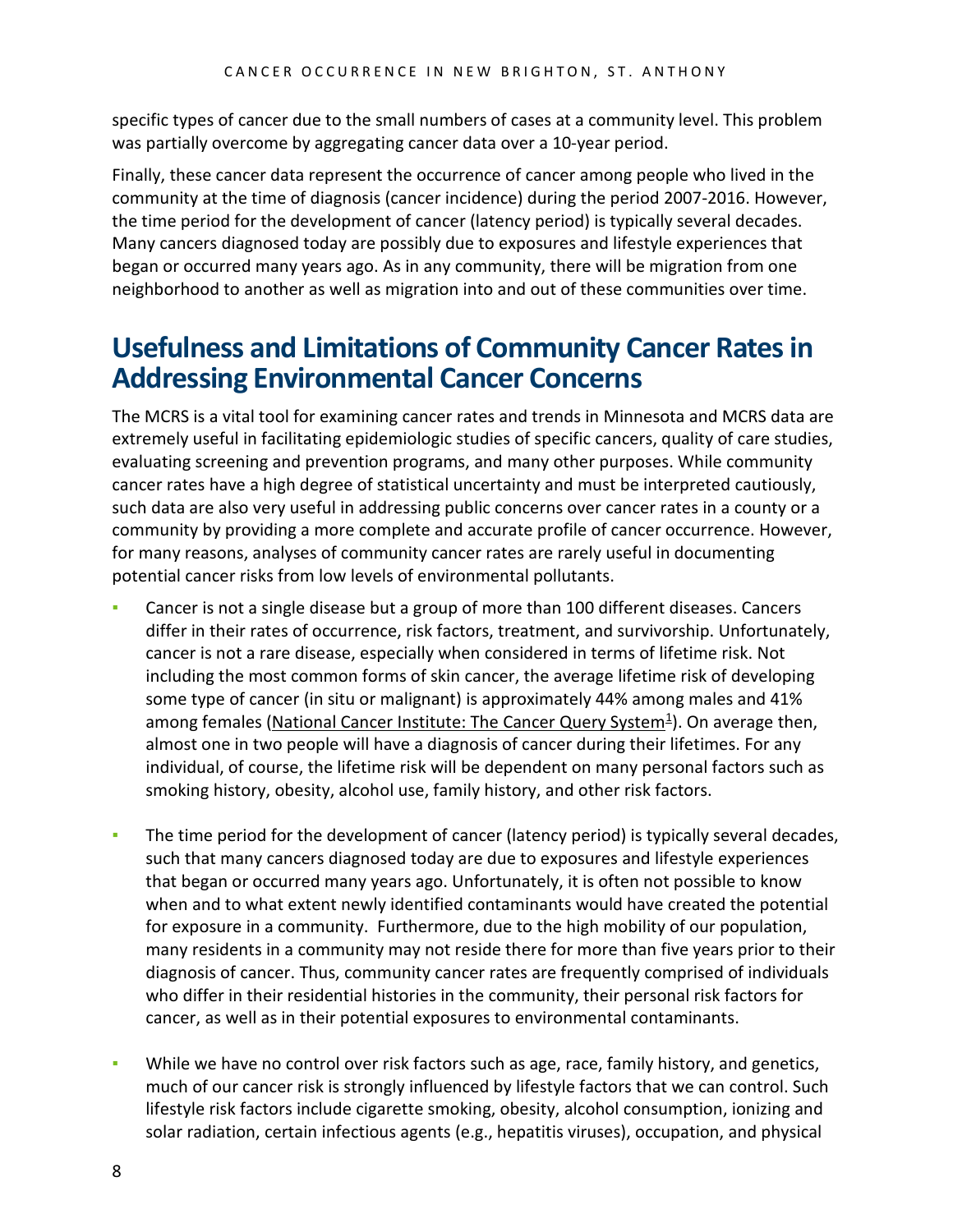inactivity [\(Figure 3\)](#page-13-0). Those factors account for about 60% of cancer deaths in the U.S. Other lifestyle factors that increase risk include reproductive patterns, sexual behavior, and medications. However, even when no modifiable risk factors are known that can reduce the risk of developing a cancer, screening and early diagnosis may prevent or reduce the risk of death.

- While little is known about the causes of some types of cancer (e.g., brain tumors), for many types of cancer, specific risk factors have been identified. For some cancers, these known risk factors account for a significant proportion of cancer occurrence (e.g., 85-90% of lung cancer is attributable to smoking; 95% of cervical cancer is due to the Human Papilloma Virus). Communities and counties can vary widely in terms of known risk factors for cancer, contributing to the variability of cancer rates. While age and gender distributions in a community can routinely be accounted for, lack of information about other known determinants of cancer incidence (such as smoking histories) in a given population makes it difficult to attribute any observed excess or deficit in cancer rates to a given cause.
- Well-designed epidemiological studies, in addition to toxicological research, are necessary to answer questions about the extent to which an environmental exposure may be contributing to the occurrence of cancers in human populations. Indeed, most known human carcinogens have been identified through epidemiologic studies of occupational groups. Cancer risks are much more likely to be detected in the workplace rather than in a community setting since (1) occupational exposures are generally much greater than community exposures; (2) it is frequently possible to estimate past exposures in a workplace using industrial hygiene data, job histories, and other data; and (3) it is usually possible to identify all the people who worked at a workplace for a particular time period using personnel records.
- State and federal regulatory standards and guidelines are intended to limit exposures to potential carcinogens to very low risks, for example, one additional cancer in 100,000 people with lifetime exposure. This level of cancer risk is purposefully many thousands of times lower than cancer risks that can be detected by epidemiologic studies or examination of community cancer rates.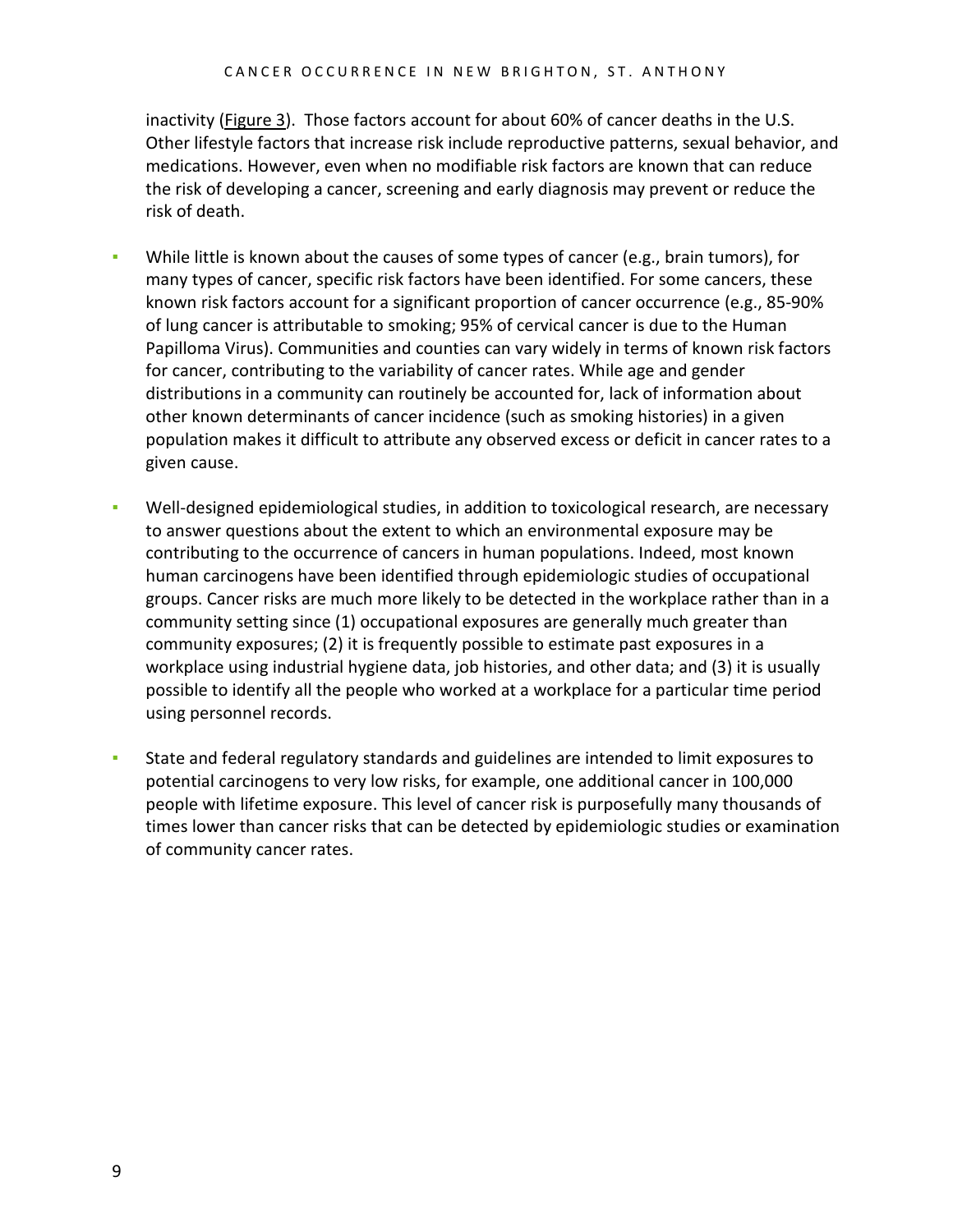### <span id="page-9-0"></span>Table 1. Observed and Expected Cancer Incidence Among Males

| Cancer                      | <b>Observed</b><br><b>Cases</b> | <b>Expected</b><br>Cases | <b>Observed to</b><br><b>Expected</b><br>Ratio | 95%<br>Confidence<br><b>Interval of Ratio</b> |
|-----------------------------|---------------------------------|--------------------------|------------------------------------------------|-----------------------------------------------|
| <b>All Cancers Combined</b> | 914                             | 1007.7                   | 0.91                                           | (0.85, 0.97)                                  |
| <b>Bladder</b>              | 60                              | 73.5                     | 0.82                                           | (0.62, 1.05)                                  |
| <b>Brain</b>                | 31                              | 25.2                     | 1.23                                           | (0.84, 1.75)                                  |
| <b>Colorectal</b>           | 71                              | 79.3                     | 0.90                                           | (0.70, 1.13)                                  |
| <b>Esophagus</b>            | 15                              | 14.7                     | 1.02                                           | (0.57, 1.68)                                  |
| Hodgkin's Lymphoma          | $\overline{2}$                  | 5.3                      | 0.38                                           | (0.05, 1.37)                                  |
| <b>Kidney</b>               | 35                              | 40.2                     | 0.87                                           | (0.61, 1.21)                                  |
| Larynx                      | 11                              | 10.1                     | 1.09                                           | (0.54, 1.94)                                  |
| Leukemia                    | 35                              | 41.6                     | 0.84                                           | (0.59, 1.17)                                  |
| <b>Liver</b>                | 15                              | 19.7                     | 0.76                                           | (0.43, 1.26)                                  |
| Lung                        | 87                              | 119.8                    | 0.73                                           | (0.58, 0.90)                                  |
| <b>Melanoma</b>             | 53                              | 63.9                     | 0.83                                           | (0.62, 1.09)                                  |
| <b>Myeloma</b>              | 11                              | 16.3                     | 0.68                                           | (0.34, 1.21)                                  |
| Non-Hodgkin's Lymphoma      | 54                              | 51.9                     | 1.04                                           | (0.78, 1.36)                                  |
| Oral                        | 29                              | 31.9                     | 0.91                                           | (0.61, 1.31)                                  |
| <b>Pancreas</b>             | 31                              | 26.9                     | 1.15                                           | (0.78, 1.64)                                  |
| <b>Prostate</b>             | 257                             | 263.1                    | 0.98                                           | (0.86, 1.10)                                  |
| <b>Soft Tissue</b>          | 11                              | 7.2                      | 1.52                                           | (0.76, 2.73)                                  |
| <b>Stomach</b>              | 9                               | 15.7                     | 0.57                                           | (0.26, 1.09)                                  |
| <b>Testes</b>               | 5                               | 9.9                      | 0.50                                           | (0.16, 1.18)                                  |
| <b>Thyroid</b>              | 11                              | 10.4                     | 1.06                                           | (0.53, 1.89)                                  |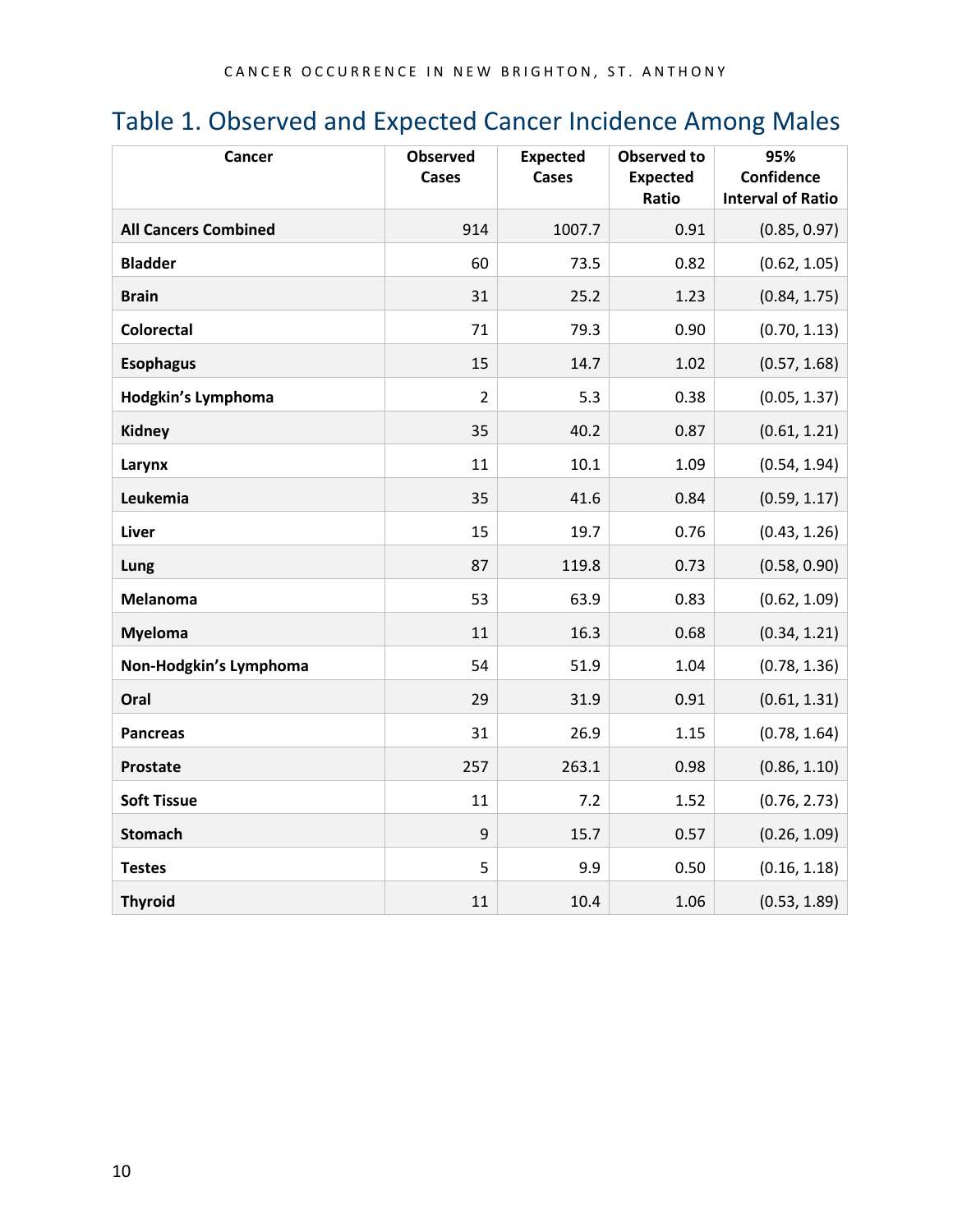#### <span id="page-10-0"></span>Figure 1. Cancer Rates Among Males

<span id="page-10-1"></span>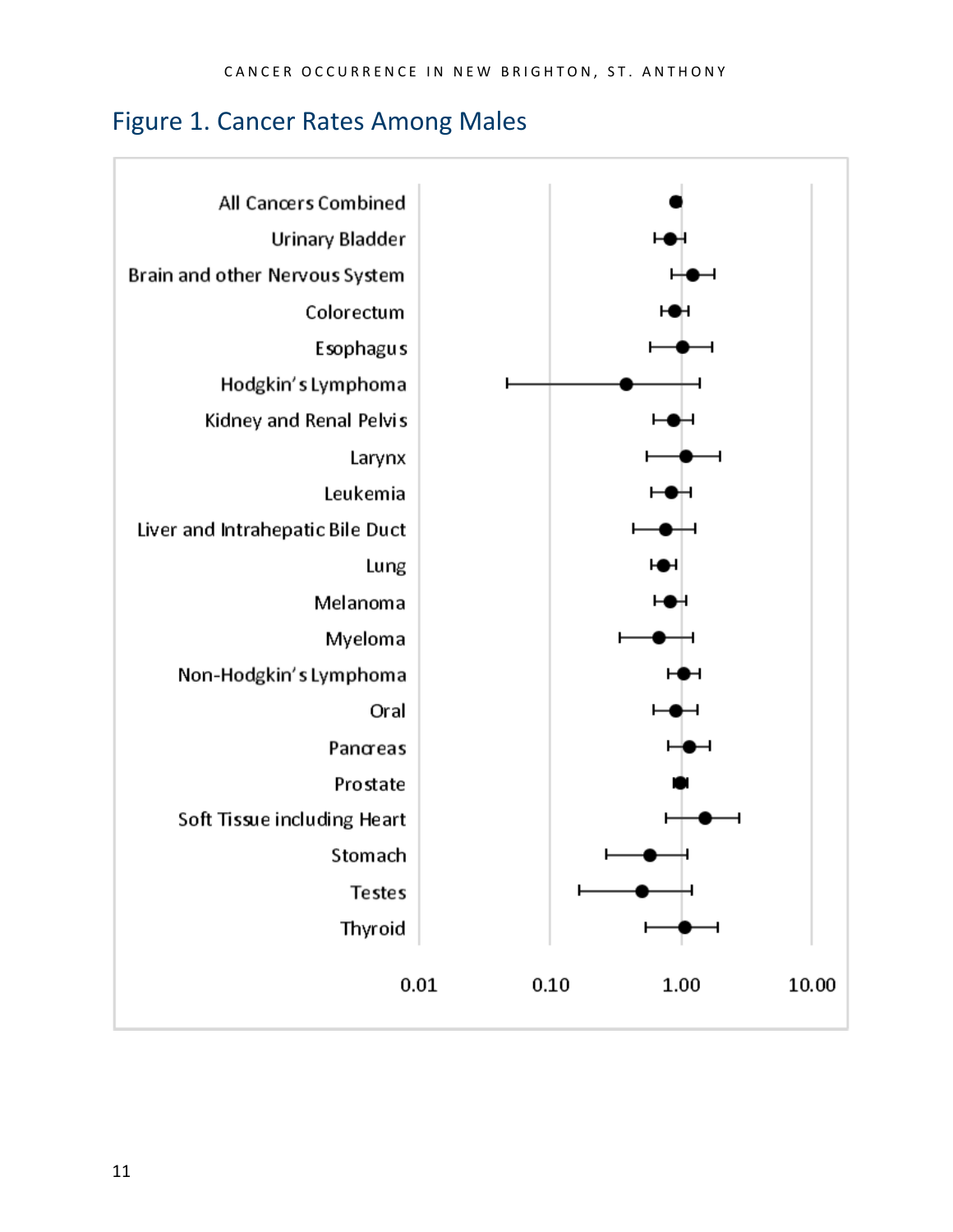#### <span id="page-11-0"></span>Table 2. Observed and Expected Cancer Incidence Among Females

| Cancer                      | <b>Observed</b><br>Cases | <b>Expected</b><br>Cases | <b>Observed</b><br>to Expected<br>Ratio | 95% Confidence<br><b>Interval of Ratio</b> |
|-----------------------------|--------------------------|--------------------------|-----------------------------------------|--------------------------------------------|
| <b>All Cancers Combined</b> | 1000                     | 1050.5                   | 0.95                                    | (0.89, 1.01)                               |
| <b>Bladder</b>              | 32                       | 25.6                     | 1.25                                    | (0.86, 1.77)                               |
| <b>Brain</b>                | 36                       | 33.5                     | 1.08                                    | (0.75, 1.49)                               |
| <b>Breast</b>               | 273                      | 298.0                    | 0.92                                    | (0.81, 1.03)                               |
| <b>Cervix</b>               | 4                        | 9.9                      | 0.40                                    | (0.11, 1.03)                               |
| <b>Colorectal</b>           | 84                       | 88.5                     | 0.95                                    | (0.76, 1.17)                               |
| <b>Esophagus</b>            | 8                        | 5.5                      | 1.44                                    | (0.62, 2.84)                               |
| Hodgkin's Lymphoma          | $\overline{2}$           | 4.4                      | 0.46                                    | (0.06, 1.66)                               |
| <b>Kidney</b>               | 27                       | 23.6                     | 1.14                                    | (0.75, 1.66)                               |
| Larynx                      | $\overline{2}$           | 2.6                      | 0.78                                    | (0.09, 2.83)                               |
| Leukemia                    | 36                       | 30.0                     | 1.20                                    | (0.84, 1.66)                               |
| Liver                       | 8                        | 10.1                     | 0.79                                    | (0.34, 1.56)                               |
| Lung                        | 120                      | 136.9                    | 0.88                                    | (0.73, 1.05)                               |
| Melanoma                    | 46                       | 48.8                     | 0.94                                    | (0.69, 1.26)                               |
| <b>Myeloma</b>              | 18                       | 13.4                     | 1.35                                    | (0.80, 2.13)                               |
| Non-Hodgkin's Lymphoma      | 50                       | 45.4                     | 1.10                                    | (0.82, 1.45)                               |
| Oral                        | 17                       | 17.0                     | 1.00                                    | (0.58, 1.60)                               |
| Ovary                       | 27                       | 25.4                     | 1.06                                    | (0.70, 1.55)                               |
| <b>Pancreas</b>             | 18                       | 27.8                     | 0.65                                    | (0.38, 1.02)                               |
| <b>Soft Tissue</b>          | $\overline{2}$           | 5.9                      | 0.34                                    | (0.04, 1.22)                               |
| <b>Stomach</b>              | 6                        | 9.8                      | 0.61                                    | (0.22, 1.33)                               |
| <b>Thyroid</b>              | 20                       | 30.3                     | 0.66                                    | (0.40, 1.02)                               |
| <b>Uterus</b>               | 80                       | 68.4                     | 1.17                                    | (0.93, 1.46)                               |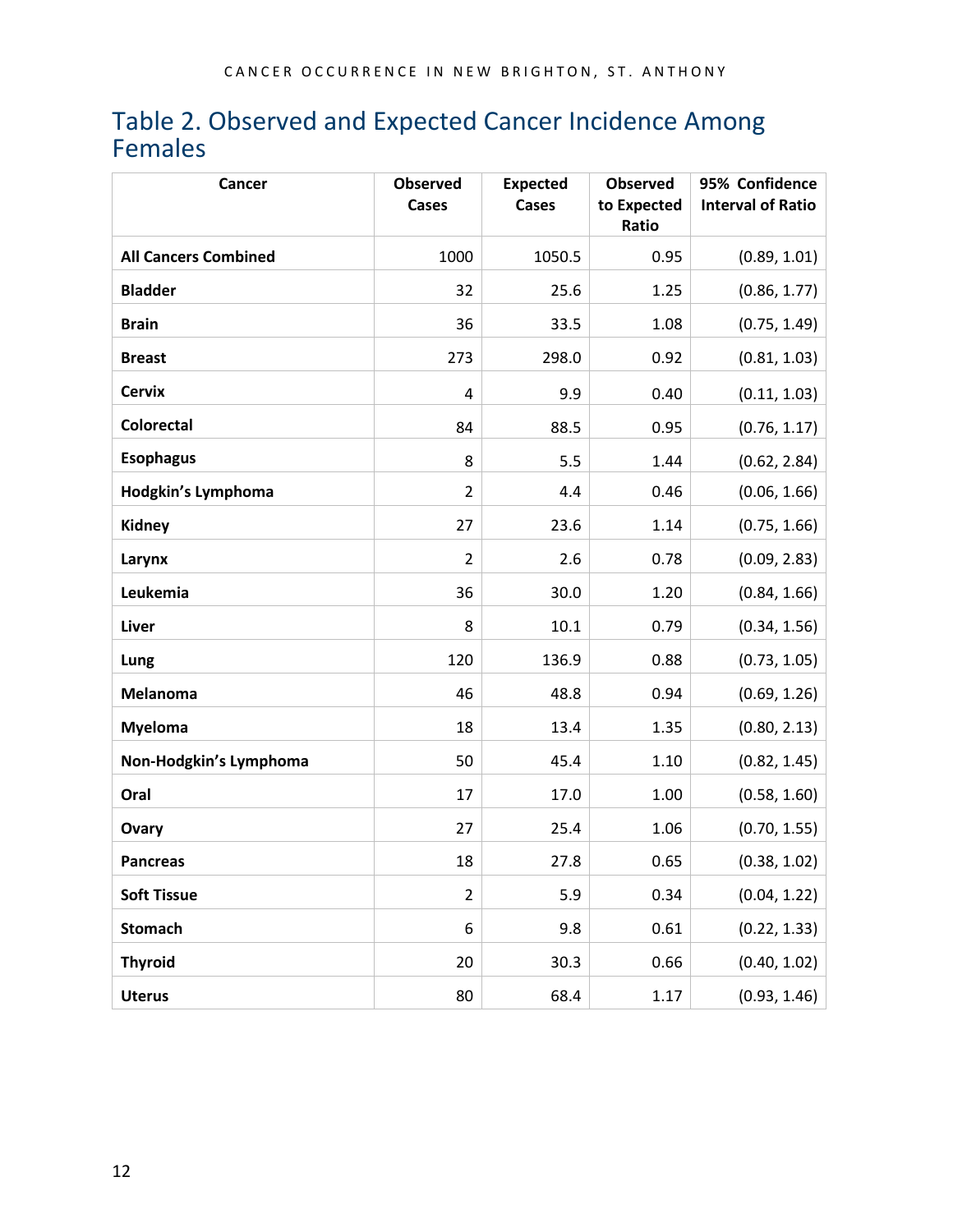#### <span id="page-12-0"></span>Figure 2. Cancer Rates Among Females